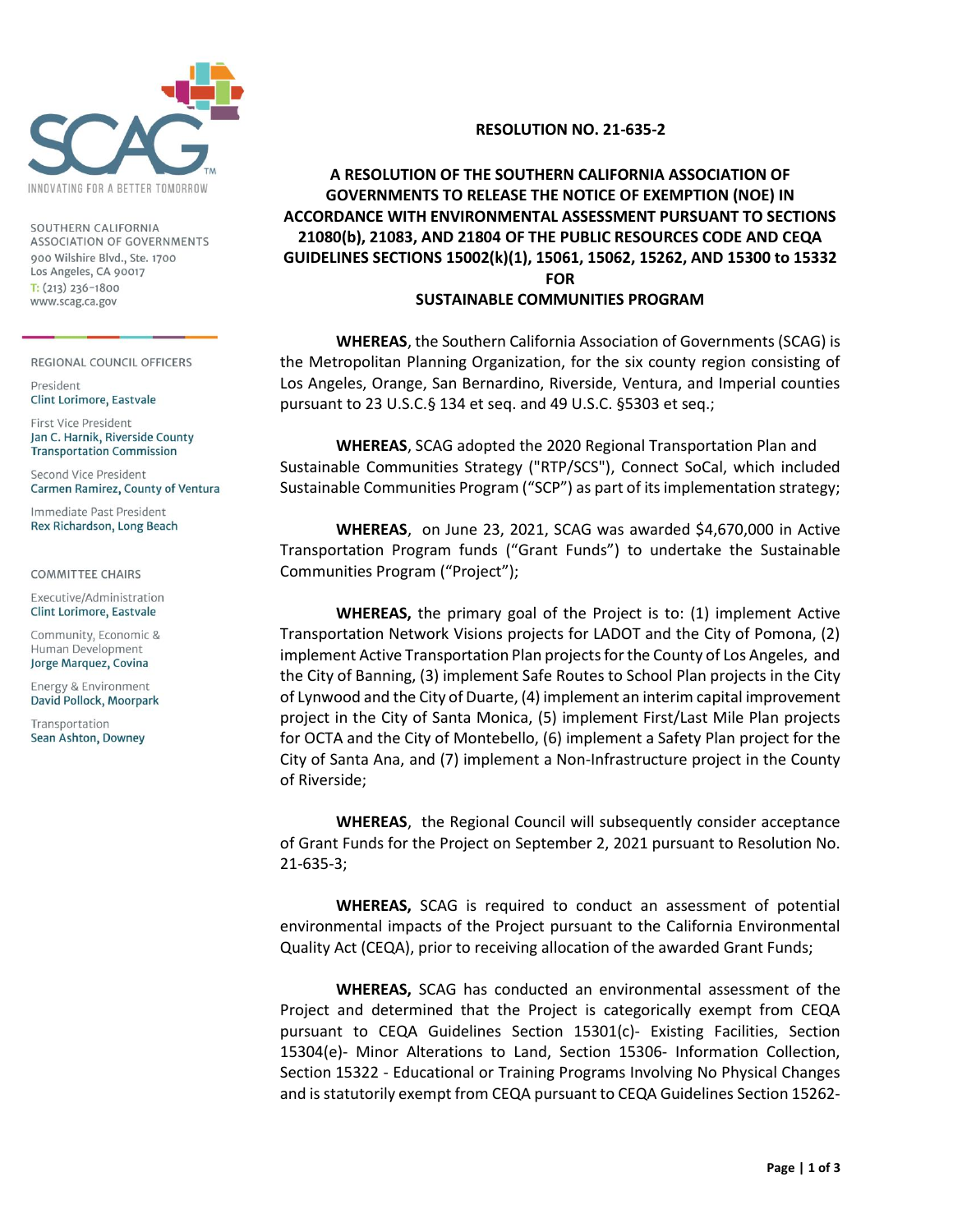Feasibility and Planning Studies; and the scope of the Project activities have been determined to not have a significant effect on the environment; and

**WHEREAS**, SCAG has prepared a Notice of Exemption (NOE) to be filed with the State of California Office of Planning and Research (OPR) and the Clerk for the County of Los Angeles, Orange County, and Riverside County where the Projects will be located for a 30‐day public inspection period pursuant to CEQA Guidelines Section 15062.

**NOW THEREFORE, BE IT RESOLVED** by the Regional Council of the Southern California Association of Governments, that the foregoing recitals are true and correct and incorporated by this reference.

**BE IT FURTHER RESOLVED THAT** the SCAG Regional Council finds that based upon an environmental assessment of the Project pursuant to Sections 21080(b), 21083, and 21804 of the Public Resources Code and CEQA Guidelines Sections 15002(k)(1), 15061, 15062, and 15300 to 15332, SCAG has determined that the following CEQA exemptions apply to the Project:

- The Project would involve implementing eleven active transportation projects in Los Angeles, Orange and Riverside counties, that could foster the minor alteration of existing public or private structures, facilities, mechanical equipment, or topographical features, involving negligible or no expansion of use of existing highways, streets, sidewalks, gutters, bicycle and pedestrian trails and similar facilities beyond that existing at the time of the lead agency's determination, as set forth in the exemption under CEQA Guidelines §15301(c) ‐ Existing Facilities;
- The Project includes the preparation of active transportation and safety plans for the County of Los Angeles and OCTA, and the Cities of Banning, Lynwood, Los Angeles, Pomona, Montebello, Santa Ana, and Duarte. A project involving possible future actions but does not have a legally binding effect on later activities does not require the preparation of an EIR or Negative Declaration, as set forth in the exemption under CEQA Guidelines §15262 – Feasibility and Planning Studies;
- The Project includes basic data collection, research, experimental management and resource evaluation activities which will not result in a serious or major disturbance to an environmental resource. The project is strictly for information gathering purposes for possible future action which the agency has not yet approved, adopted or funded, as set forth in the exemption under CEQA Guidelines §15306‐ Information Collection;
- The Project may involve implementing interim capital improvement projects within the project areas that would exist for a limited duration on existing rights of way, as set forth in the exemption under CEQA Guidelines § 15304 (e) ‐ Minor Alterations to Land; and
- The Project would include Active Transportation Network Vision projects for LADOT and the City of Pomona, Active Transportation Plan projects for the County of Los Angeles and the City of Banning, Safe Routes to School Plan projects in the Cities of Lynwood and Duarte, First/Last Mile Plan projects for OCTA and the City of Montebello, a Safety Plan project for the City of Santa Ana, an interim capital improvement project in the City of Santa Monica, and safety